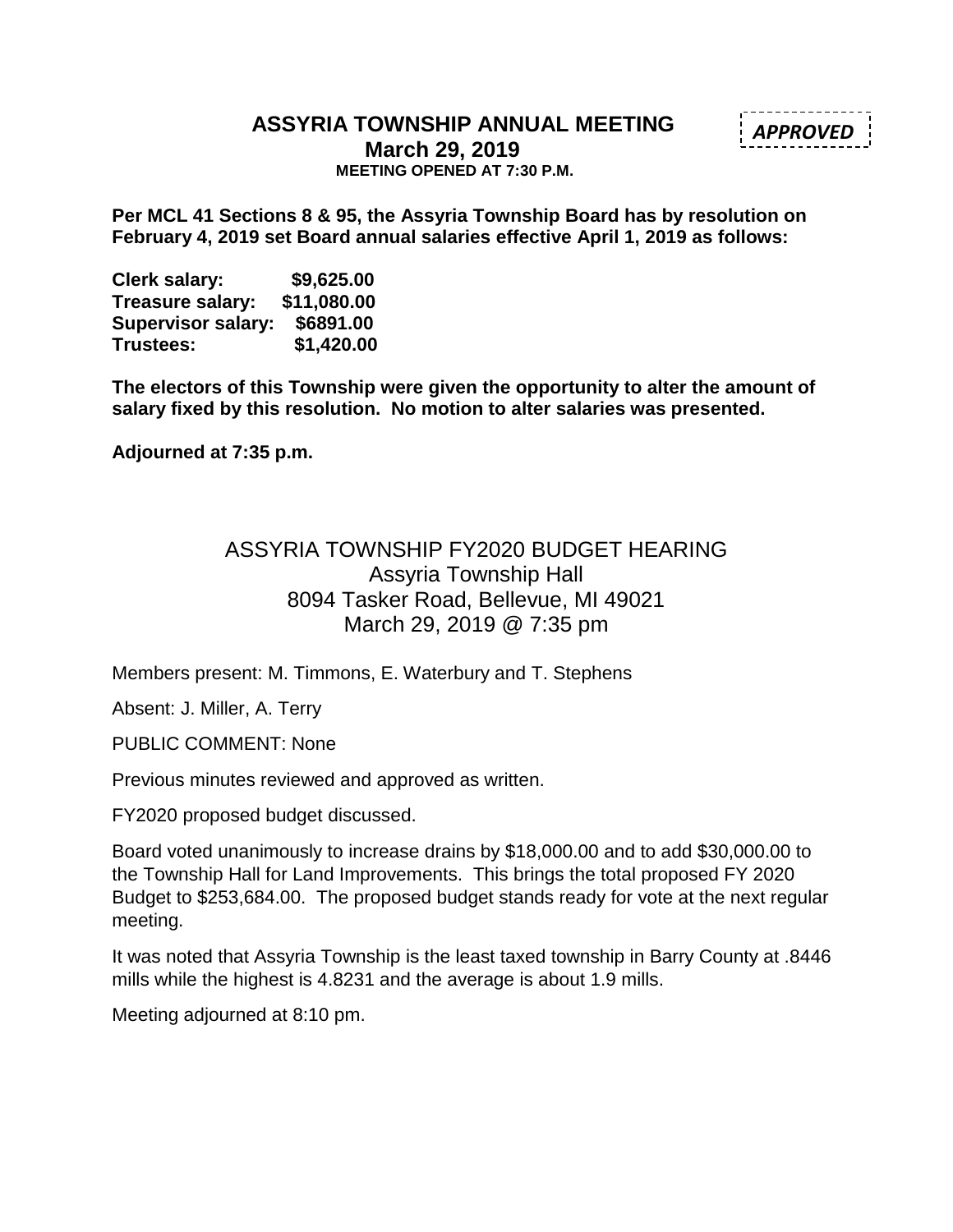#### Assyria Township Board Minutes March 29, 2019

A regular meeting of the Assyria Township Board was held at the Assyria Township Hall on, March 29, 2019. The meeting was called to order at 8:10 p.m. and the Pledge of Allegiance was recited. (No meeting in April)

Members present: M. Timmons, E. Waterbury and T. Stephens

Absent: J. Miller, A. Terry

COUNTY COMMISSIONER: Absent PUBLIC COMMENT: None

Motion made by T. Stephens, Support by E. Waterbury to adopt the General Appropriations Act for fiscal year 2020. Roll call vote, all members vote YES

The Board approved the FY2020 General Appropriations Act with a resolution by unanimous vote and the Supervisor declared the motion carried and the resolution duly adopted on this date March 29, 2019.

Previous minutes reviewed and approved as written.

Motion by T. Stephens, Support by E. Waterbury to pay the bills including a check for \$300.00 for IT person, Pamela Eastman, for going above and beyond the call of duty in support of the Treasurer, Clerk and Assessor. Roll call taken. All members vote YES

CLERK: absent

TREASURER:

-Financial Statements presented.

-Received a check from the State for State Shared Revenue in the amount of \$28,248.00.

-Will collect the 2019 drain assessments from taxpayers in 2020.

Trustee:

E. Waterbury discussed getting the township parking area graded and putting down gravel/stone.

ASSESSOR: absent

SUPERVISOR: Plan for a Twp. Hall open house on a Sunday afternoon in May.